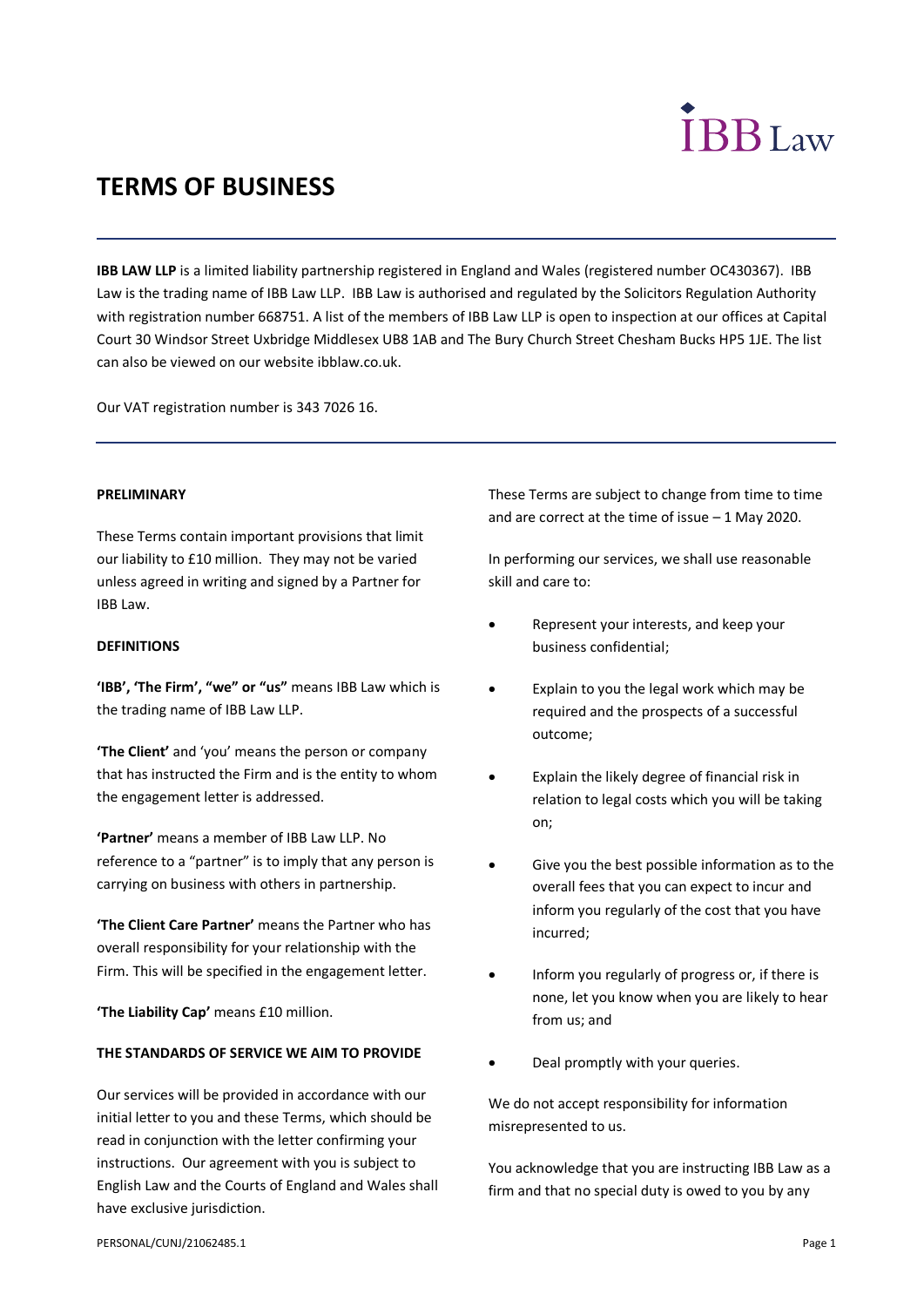Partner or employee of the Firm. Any advice given to you by a Partner or employee of the Firm is done so on behalf of the Firm and not in his or her own individual capacity.

# **THE CLIENT**

You will be the Firm's only client in relation to each retainer that you have with the Firm.

Advice given by the Firm during the conduct of a retainer is confidential and applies only to the particular subject matter of the retainer. You agree not to rely upon such advice in any other circumstances; nor shall such advice be disclosed or referred to in whole or in part to any other party without our prior consent in writing unless (if applicable) the third-party is a member of your group of companies or where such disclosure is required by law or by a competent regulatory authority.

Unless the Firm expressly agrees with you in writing, its present and future business relationship with you shall not be construed as giving rise to a general retainer.

# **CONNECTED COMPANIES**

If you are a company within a group of companies, these Terms shall also apply to any of your holding, subsidiary or associated companies with whom the Firm agrees to enter into a retainer.

# **FOREIGN LEGAL ADVICE, OTHER PROFESSIONAL ADVISERS AND TRANSLATIONS**

If and when necessary during the conduct of a retainer, the Firm will be willing to instruct on your behalf any appropriate foreign lawyers, other professional advisers and translators. However, the Firm does not assume any responsibility for the advice given to you by any such persons and you agree not to pursue any claim against the Firm in relation to their advice.

The Firm is unable to give any advice on foreign law; nor is the Firm able to give any advice as to how English law is applied in a foreign jurisdiction.

We do not provide advice on the commercial wisdom of transactions unless specifically agreed in writing and signed by a Partner.

# **FEES**

We will let you have a separate letter giving you an estimate of our costs and details of our charge out rates.

Any information on fees that the Firm gives is only a guide, unless it is expressly stated to be a fixed quote.

The Firm will keep you informed at regular intervals (at least once every six months) as to the fees that you are incurring as the retainer progresses. Further, you will be advised if there are changed circumstances that materially affect the information on fees that you have been given previously.

Save for where we have agreed a fixed fee, our charges are normally based on the time spent dealing with a matter. Time is recorded and charged on the basis of 6 minute units.

# **DISBURSEMENTS**

As well as our legal and other charges, our invoices will also seek reimbursement of payments made to third parties on your behalf for your benefit. The expenses incurred will depend upon the type of work we are carrying out for you but may include: search fees, foreign lawyers' fees, court fees, barristers' and experts' fees, specialist providers' fees, travel costs, and courier fees. If applicable, VAT will be added to disbursements.

# **INTERIM BILLING**

Unless otherwise agreed, the Firm will send you regular interim bills throughout the retainer typically on a monthly or quarterly basis. Unless an interim bill is marked "statutory bill", it may not include all the fees and disbursements that you have incurred with the Firm for the period covered by the bill. In such circumstances you will receive a final bill at the end of the matter.

However, in dispute resolution matters, the interim bills will be interim statute bills unless expressly stated to be "on account". This will be confirmed in the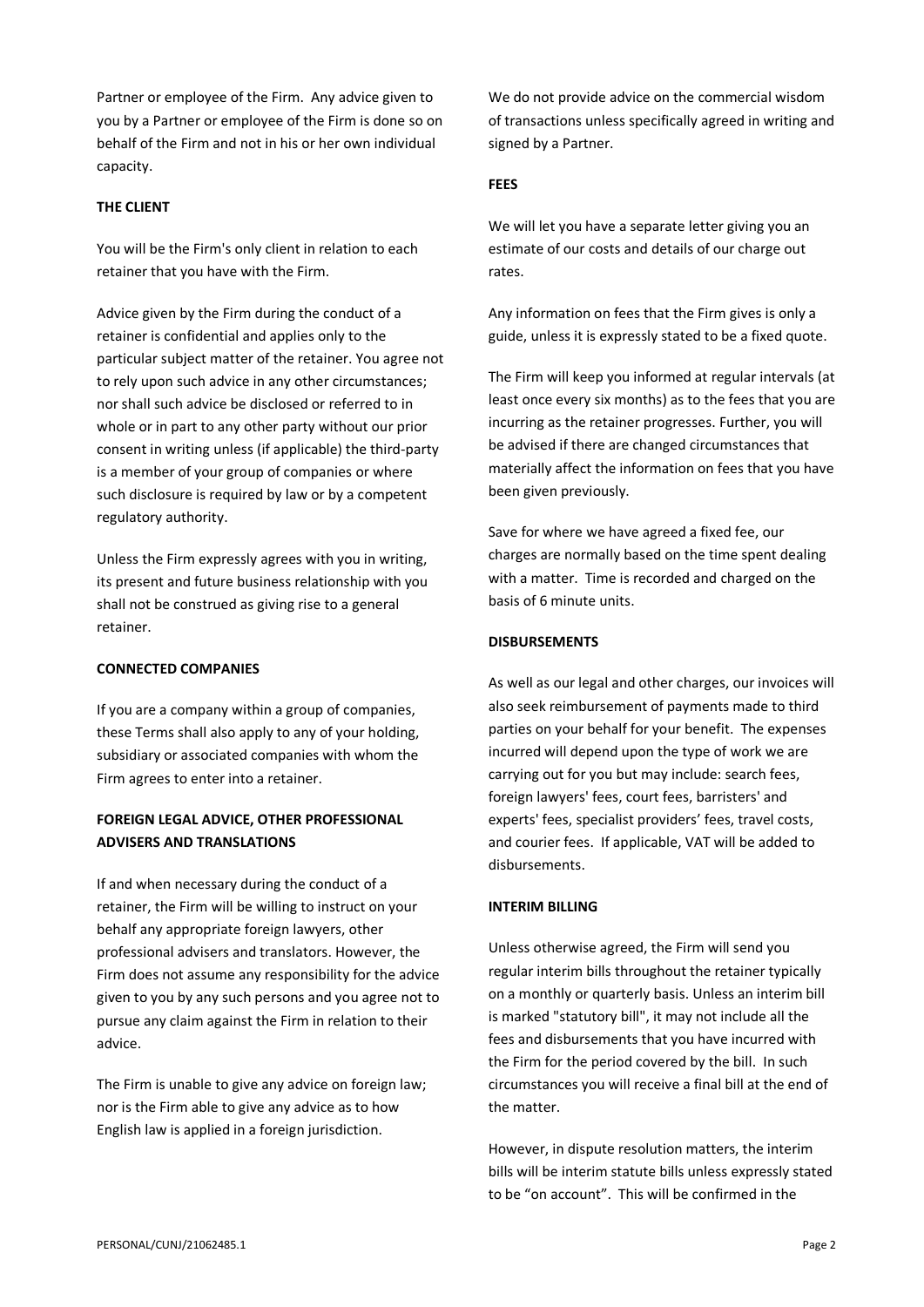individual client care letter you receive relating to the particular matter. This means that the bills are final bills for the relevant period.

If you would like the Firm to adopt special billing arrangements to accommodate your particular needs, please raise this with the Client Care Partner.

# **PAYMENT OF BILLS**

All bills (whether interim or final) rendered by the Firm must be paid by you no later than 14 days after delivery without deduction or set off. Any bill not fully paid within 14 days after delivery, will attract interest at the rate for the time being payable on judgment debts. If any account is unpaid after this period we reserve the right to cease acting further.

You will continue to be primarily responsible for paying the Firm's bills even if:

- a third-party in a non-contentious retainer agrees to pay the fees and disbursements that you have incurred with the Firm; or
- another party in a dispute resolution retainer is ordered to pay your "costs"; or
- you are making use of insurance to fund the Firm's fees and disbursements.

Where in any supplemental letter or agreement, IBB Law agrees that the rendering of any interim and/or final bill shall be contingent on the happening of an event, then, until the happening of that event, you shall not be liable to pay IBB Law any fees (as distinct from disbursements).

# **MONEY ON ACCOUNT**

It is the Firm's policy to ask for monies on account of fees and disbursements to be incurred in conducting the retainer.

Such monies when received will be held on your behalf in the Firm's client account until a bill (whether interim or final) is delivered or a disbursement is paid. At that stage, the amount of the bill or disbursement will be transferred from the Firm's client account to its own current account. If the sum payable exceeds the amount held in the client account, you will be asked to

pay the balance promptly and (if the retainer is ongoing) to provide further monies on account.

The Firm's policy in relation to sums earned by way of interest in relation to funds held in general client account is that we do not normally pay interest on monies held (unless the interest accrued during the relevant period exceeds £20). Where we hold money in a separate designated client account, we will account for all interest earned in that account.

We may by written agreement come to a different arrangement with you or the third party for whom the money is held as to the payment of interest.

### **CLIENT ACCOUNT MONEY**

Whilst acting for you we may hold money on your behalf in our client account. This money is held under the strict guidelines of the Solicitors Accounts Rules. However, we do not guarantee that money and accept no liability for loss in the event of the collapse of the banking institution or its inability to meet its obligations.

Our main bankers are presently AIB, although we do keep funds with other banks based in the UK.

# **LEGAL EXPENSES INSURANCE**

In addition to policies specifically designed to provide this cover, some household insurance policies and motor insurance policies provide limited cover for legal expenses. You should check your insurance policy and inform us immediately if you believe that you will be making a claim.

If insurance cover exists, you will be primarily liable to us for our charges and you may then claim reimbursement from your insurance company. We do not guarantee that this will always be a full reimbursement.

You should also consider whether your liability for another party's costs may be covered by insurance.

# **DISPUTE RESOLUTION**

Where a retainer relates to any dispute (actual or potential) that falls to be determined by a court or tribunal such as the High Court, County Court,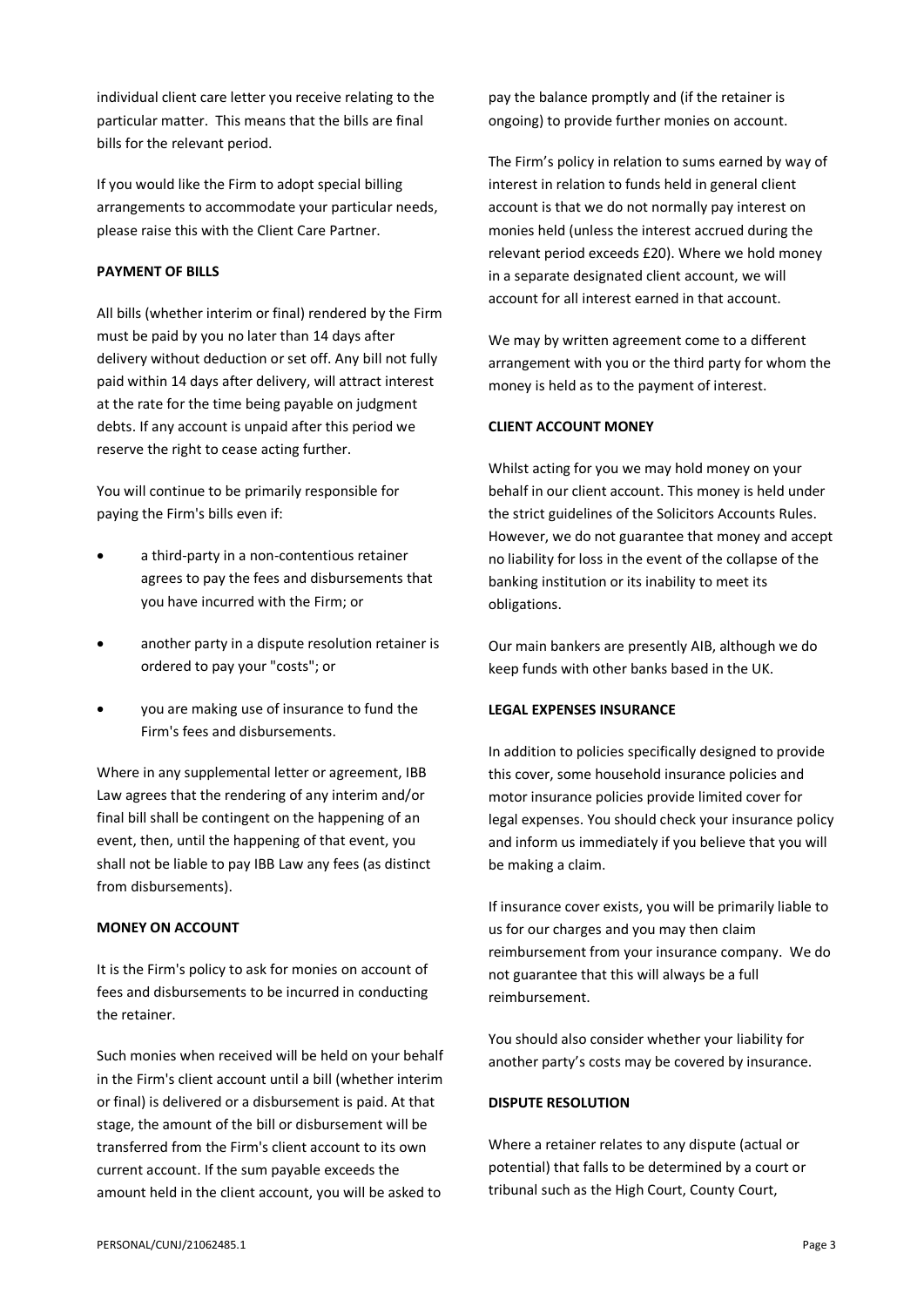Technology & Construction Court, the Upper Tribunal (Land Chamber), Arbitration, Employment Tribunal or Employment Appeals Tribunal, additional "costs" considerations apply. In those cases we will let you have a briefing sheet giving you further details.

# **DISTRIBUTION**

Correspondence will be addressed to you only. We accept no responsibility to any other party, and our advice is not to be disclosed or referred to in whole or in part to any other party without our prior consent in writing unless (if applicable) the third-party is a member of your group of companies or where such disclosure is required by law or by a competent regulatory authority.

## **PROFESSIONAL INDEMNITY INSURANCE**

We maintain compulsory professional indemnity insurance of at least £3 million, for each and every claim. Details of the minimum terms for the compulsory insurance, including territorial coverage, can be found at [https://www.sra.org.uk/solicitors/standards](https://www.sra.org.uk/solicitors/standards-regulations/indemnity-insurance-rules/)[regulations/indemnity-insurance-rules/](https://www.sra.org.uk/solicitors/standards-regulations/indemnity-insurance-rules/)

For your peace of mind we carry indemnity insurance over and above this minimum. Current details of this insurance, including name and contact details of our primary layer insurer are available on our website www.ibblaw.co.uk and can be inspected at our offices or made available on request.

# **LIMITATION OF LIABILITY**

- (a) Our maximum liability including interest for any mistake (except for fraud) is The Liability Cap (unless a different amount is agreed with you in writing).
- (b) The Liability Cap shall apply to (i) any claim arising from an act or omission, or a series of acts or omissions; (ii) any claim arising from the same or similar acts or omissions in a series of related matters or transactions (iii) all claims arising from one matter, transaction or assignment.
- (c) Where we are instructed jointly by more than one party, The Liability Cap shall apply to all of

you collectively and in total and also including anyone claiming through you.

- (d) We shall not be liable for any indirect or consequential loss or loss of anticipated profit or other benefit, where the total liability together with any other liability exceeds The Liability Cap.
- (e) If you accept any express exclusion/ limitation of liability from other professional advisers our total liability to you:
	- (i) will not exceed the aggregate amount for which we would otherwise have been liable after deducting any amount which we would have been entitled to recover pursuant to the Civil Liability (Contribution) Act 1978 but are prevented from doing so as a result of any such exclusion/limitation of liability; and
	- (ii) shall be further limited to that proportion of your losses that it would be equitable, fair and reasonable to require us to pay having regard to the extent of our liability for the same; but in either case shall be subject to the minimum £3 million restriction on limiting liability prescribed by the SRA Indemnity Insurance Rules contained within the SRA Standards and Regulations .
- (f) These limits on our liability shall apply to work done under this contract and any future work unless we agree different terms with you.
- (g) We shall not be liable for any loss arising from or connected with our compliance with any statutory obligation which we may have, or reasonably believe we may have, to report matters to the relevant authorities under the provisions of the money laundering legislation.
- (h) We believe the limitations on our liability set out in this section are reasonable having regard to our assessment of: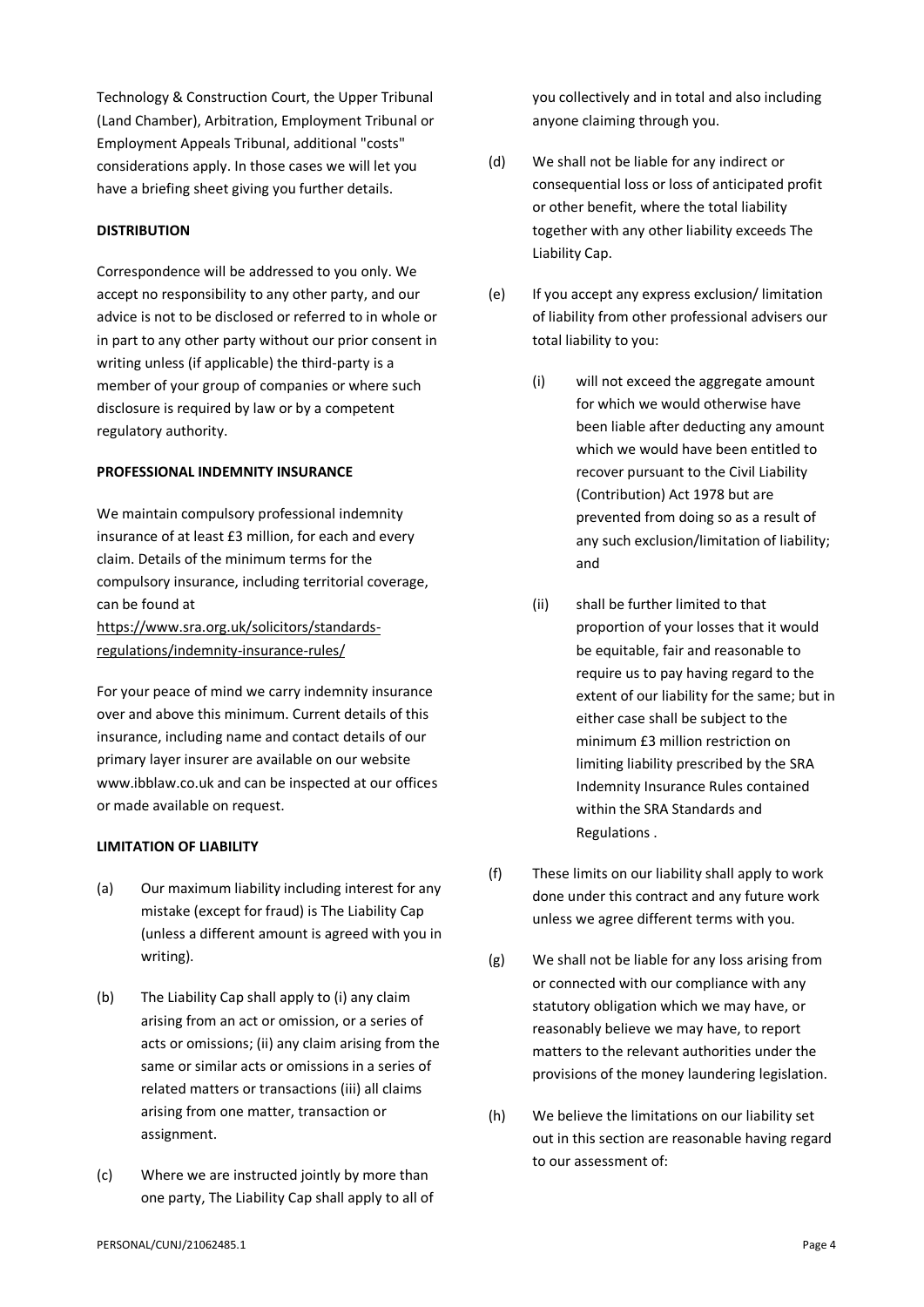- (i) the amount of any likely liability to you if we make a mistake;
- (ii) the availability and cost of professional indemnity insurance; and
- (iii) possible changes in the future availability and cost of insurance and solvency of insurers.

We are happy to discuss the limit with you if you consider it insufficient for your purposes, and if appropriate we may then consider whether we are able to provide a higher limit at extra cost.

This is **not** a contentious business agreement within the provisions of section 59, Solicitors Act 1974. The provisions in that Act restricting the right of solicitors to sue for costs and to exclude liability therefore do not apply to these Terms.

These limits apply to the extent that they are permitted by law. We cannot, for example, avoid full liability if our mistake causes death or personal injury. Each of the above limitations constitutes a separate and independent limitation. This means that if one or more of the limitations are held to be invalid for any reason or to any extent or if any of the limitations are found to contravene any professional obligation, then the remaining limitations or the limitations as varied shall continue to form a valid part of these terms.

Nothing in these Terms restricts your statutory rights.

Save as expressly mentioned in these terms, it is not intended by the parties that any term which may be construed as conferring a benefit on any person who is not a party to these Terms should be enforceable by such party, whether under the provisions of the Contracts (Rights Of Third Parties) Act 1999 or otherwise. Unless we agree otherwise expressly and in writing, signed by a Partner, no other party may rely on our advice. The granting of such agreement may be subject to payment of an additional fee.

# **COMMUNICATION**

We will communicate with you and third parties as the urgency requires by post, telephone, fax, face to face and – unless you advise us in writing that you do not wish us to do so – by email. Email is an important

business tool, but there are certain risks associated with it, and we will only use it subject to you recognising that:

- We do not use email encryption for routine client communication. This means that the Firm is unable to guarantee the confidentiality of material sent over the internet. If you feel uncomfortable dealing with us on this basis your client partner would be happy to discuss secure communication arrangements with you on an individual basis.
- The delivery of email is uncertain. You cannot assume that an email you send has reached its intended recipient. If you send instructions by email (in particular those that vary previous instructions and/or those upon which action needs to be taken urgently), you must verify by telephone that the email has been received.
- We will be entitled to treat all messages as genuine, complete and accurate.
- Incoming emails are subject to automatic screening for spam, viruses and other undesirable content, and will be quarantined (and therefore not read) if any such content is detected.

# **WORKING PAPERS, CORRESPONDENCE AND OTHER DOCUMENTS**

Whilst we are working for you we will keep a paper and/or electronic file. Original documentation that we receive from you (subject to quantity) may be scanned into our electronic file and hard copies returned to you at the end of your matter. Correspondence received from third parties may be scanned, stored electronically and the hard copy destroyed.

# **CYBER RISK**

Cybercrime and email related fraud are on the increase. To protect you, your money and our business, the following security measures apply to the transfer of funds to or from the Firm.

We will provide you with our bank details at the beginning of the transaction. If you receive any communication purporting to come from us which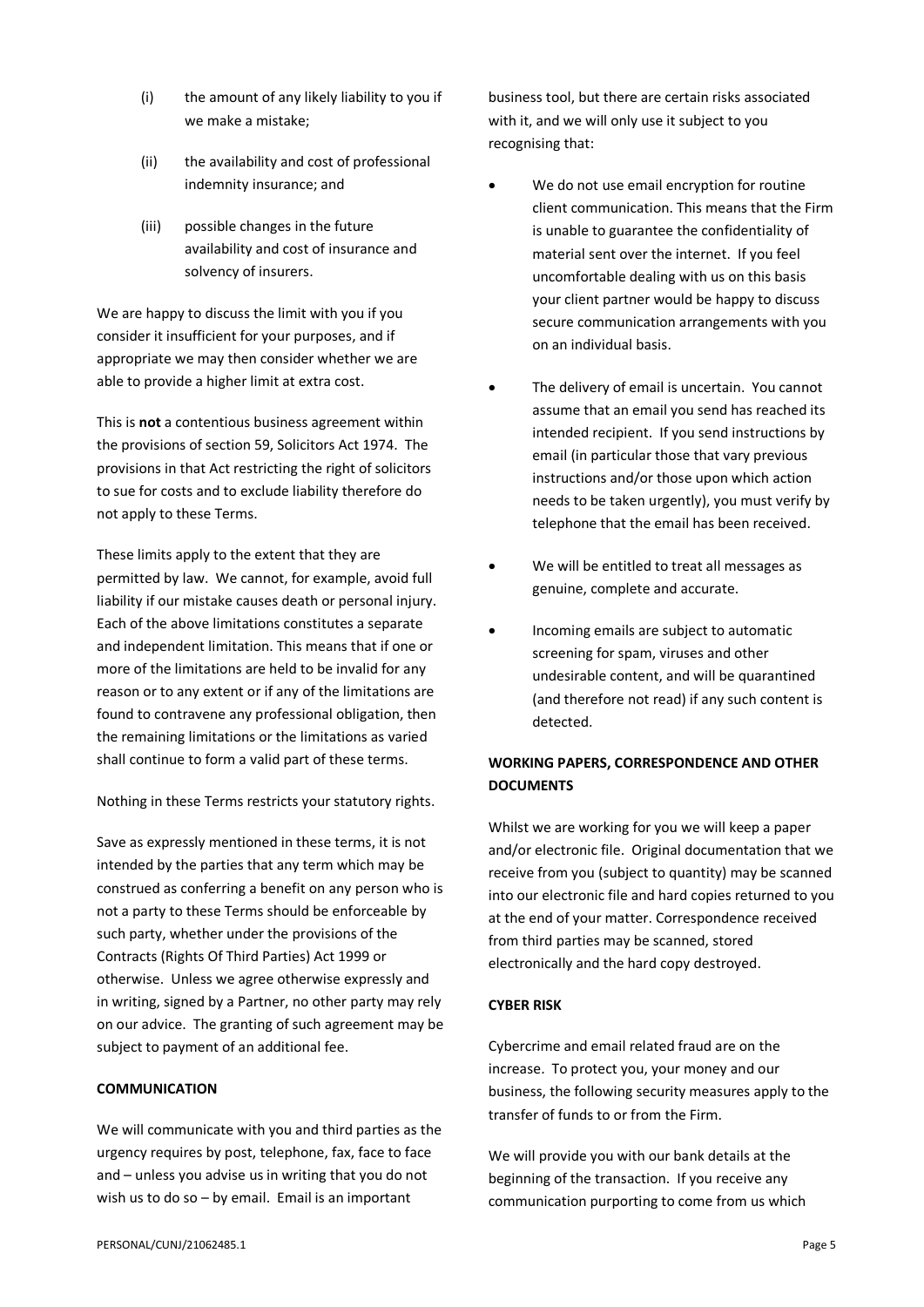changes those account details please do not rely on this and contact us by telephone immediately.

Email is not fully secure, may be intercepted by third parties and may not always reach the intended recipient. Please be aware of emails purporting to be from the Firm where there is an unexplained change in the language, poor spelling or incorrect grammar.

We shall use reasonable endeavours to ensure that emails we send are free from viruses and any other materials that may cause harm to any computer system. You undertake to act likewise with any email you send to us. We may monitor emails to investigate unauthorised use of our email system, or for any other purpose permitted by the law. As a result, we may collect personal information about the senders and/or recipients of the email or which is contained in the email.

We accept no liability for any loss occasioned by the use of email.

The Firm can provide secure methods for exchanging large files. However, if you request that we access documents from or upload documents to your account on a file sharing or cloud based website, you acknowledge and accept that such service may not be secure and that you bear all risks and responsibilities arising from the use of that service.

# **STORAGE AND RETRIEVAL OF FILES**

After completing your work, we will usually write to you to notify you of how long we will retain our file of your papers and documents except those papers that you ask to be returned to you.

These files may be stored in either electronic and/or paper form. We keep files on the understanding that we can destroy them after the stipulated number of years. We will not destroy documents that you ask us to deposit in safe custody but we may make a charge to cover our costs

If we take your file out of storage in relation to continuing or new instructions to act for you, we will not normally charge for the retrieval. However in other circumstances we may charge you for administration and retrieval costs based on the time spent in

providing you with either a paper or electronic copy (in CD form) of the file.

Unless otherwise agreed in writing we shall retain documentation for a period that accords with our document retention policy from time to time. Our present policy is to retain documents for at least six years.

We reserve the right to destroy documents after a shorter period if our policy changes.

Documentation that is your property will be returned to you on request within these time periods at your expense.

#### **LIEN**

If we are owed money for our charges and expenses, then until that money is paid, in respect of every retainer that we have or have had with you, we shall be entitled to keep and deny you access to all documents in our possession or control of whatever kind and in whatever format (including electronic) and whether or not they belong to you or us.

# **COMPLAINTS**

If at any time you would like to discuss with us how our service to you could be improved or if you are dissatisfied with the service you are receiving, we would welcome you letting us know by contacting your Client Care Partner.

You may obtain a copy of our complaints handling procedure by asking the person dealing with your matter for it. It is also available to view on our website at www.ibblaw.co.uk

We shall look at any complaint carefully and promptly and do all we can to explain the position to you. If we have given you less than satisfactory service, we shall try to do everything reasonable to put it right. Making a complaint will not affect how we handle your case.

The Solicitors Regulation Authority can help if you are concerned about our behaviour. This could be for things like dishonesty, taking or losing your money or treating you unfairly because of your age, a disability or other characteristic.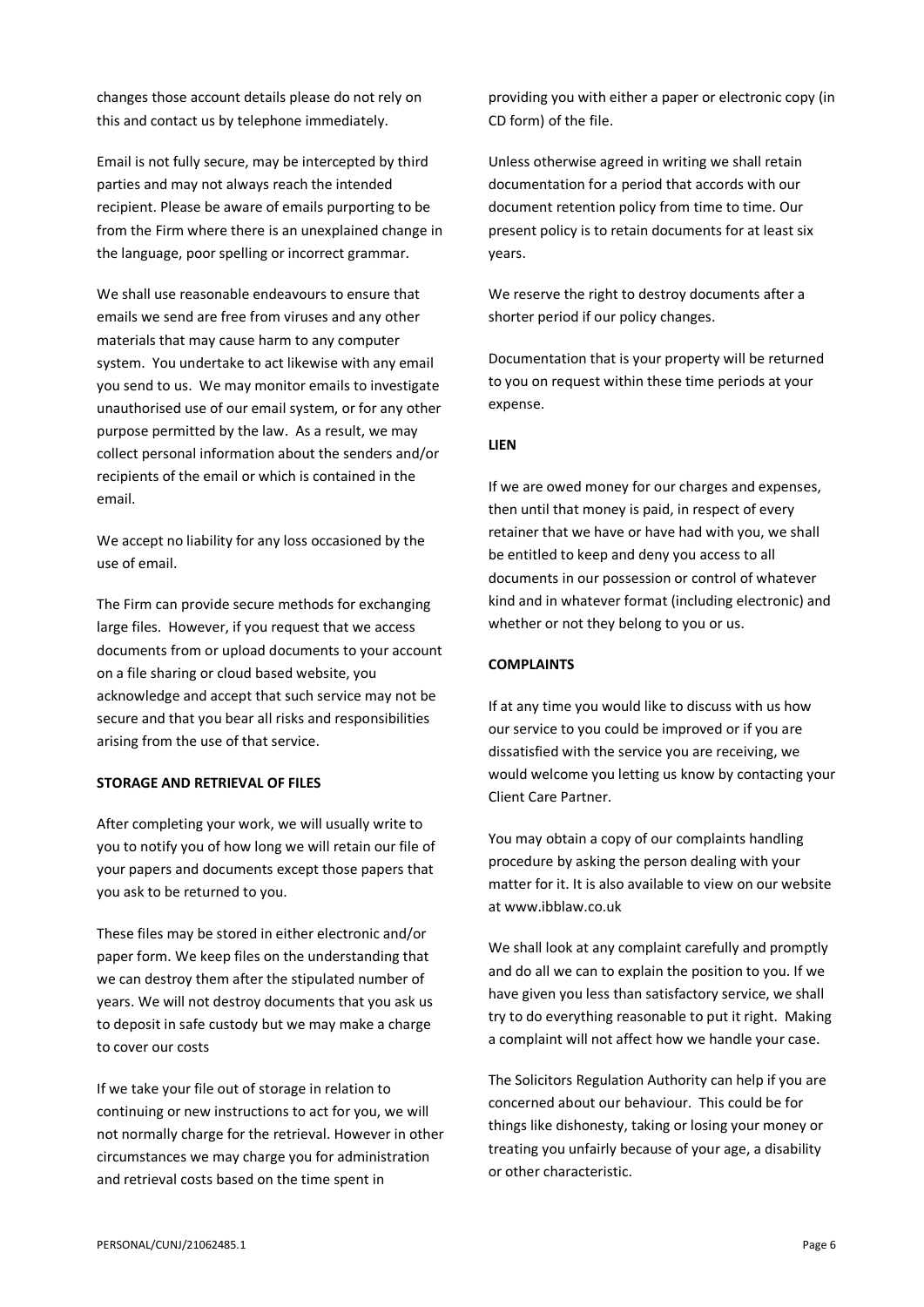We always strive to make sure that our clients receive proper information about costs in advance of the issue of a bill. If you are unhappy with your bill or require further information you can always raise this with the solicitor or Partner who delivered the account or otherwise in accordance with our complaints procedure.

You may at the end of that procedure or after a period of eight weeks from the date of making the complaint to us, make your complaint direct to the Legal Ombudsman (**LeO**).

The contact details are as follows:

**Legal Ombudsman**

PO Box 6806, Wolverhampton, WV1 9WJ

Tel: 0300 555 0333 O[r enquiries@legalombudsman.org.uk](mailto:enquiries@legalombudsman.org.uk) Website: [www.legalombudsman.org.uk](http://www.legalombudsman.org.uk/)

Normally, you will need to bring a complaint to LeO within six months of receiving a final written response from us about your complaint or within six years of the act or omission about which you are complaining occurring (or if outside of this period, within three years of when you should reasonably have been aware of it).

The Legal Ombudsman deals with complaints by consumers, personal representatives, residuary beneficiaries and very small businesses. This means some clients may not have the right to complain to LeO, e.g. charities or clubs with an annual income of more than £1 million, trustees of trusts with asset value of more than £1 million and most businesses (unless they are defined as micro-enterprises). This does not prevent you from making a complaint directly to us about the service you have received or about the bill.

# **EQUALITY AND DIVERSITY**

We are committed to promoting equality and diversity in all of our dealings with clients, third parties and employees. Please contact us if you would like a copy of our equality and diversity policy.

### **ANTI-MONEY LAUNDERING RULES**

In some areas of our work, in order to comply with the relevant money laundering legislation we are required to satisfy ourselves that we are not unwittingly involved in money laundering.

To satisfy our regulatory obligations and conduct client identification, we will conduct an electronic verification of your identity. This process includes searching various data sets, including credit databases. Any credit reference searches will only be a softsearch.

# **DATA PROTECTION**

We comply with the requirements of the Data Protection Act 2018 and the General Data Protection Regulation. A copy of our Privacy Policy which sets out how we collect, process and store your personal information, is available on our website. It also sets out your rights in respect of your personal information we process.

We will use the information you provide primarily for the provision of legal services to you and for the following related purposes:

- Updating and enhancing client records
- Analysis to help us manage our practice
- Statutory returns
- Legal and regulatory compliance

Our use of that information is subject to your instructions, data protection legislation and our duty of confidentiality. You have a right of access under the data protection legislation to the personal data which we hold about you.

You may object to any of these processing activities by emailing (data-enquiries@ibblaw.co.uk) or your primary contact, although please note that such objection may prevent us from carrying out your instructions.

# **INSURANCE MEDIATION AND FINANCIAL SERVICES WORK "INCIDENTAL" TO LEGAL WORK**

IBB Law is an ancillary insurance intermediary. We are not authorised by the Financial Conduct Authority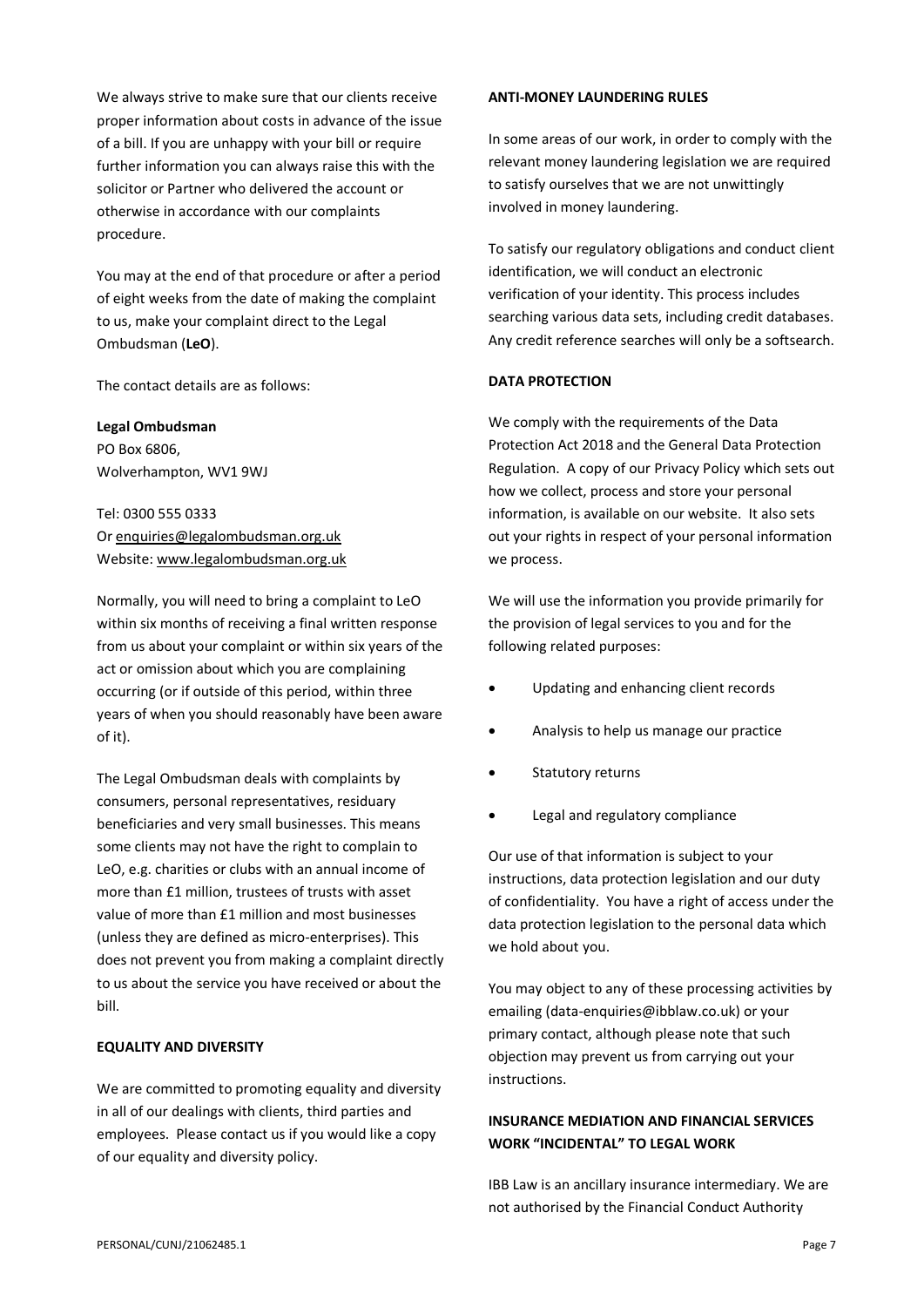(FCA). However, we are included on the register maintained by the FCA so that we can carry on insurance distribution activity which is broadly the advising on, selling and administration of insurance contracts. This part of our business, including arrangements for complaints or redress if something goes wrong, is regulated by the Solicitors Regulation Authority. The register can be accessed via the FCA website at [www.fca.org.uk/firms/financial-services](http://www.fca.org.uk/firms/financial-services-register)[register](http://www.fca.org.uk/firms/financial-services-register)

# **CONFIDENTIALITY AND DISCLOSURE REQUIREMENTS**

Solicitors are under a professional and legal obligation to keep the affairs of their clients confidential. There are important exceptions:

- To maintain a high quality service to the standards demanded by our regulator, the SRA, our ISO 9001/2015 accreditation and our Lexcel accreditation (where appropriate) and the Legal Services Commission Quality Mark, we monitor the professional standard of our work and it may be necessary for a small number of our files to be audited by external examiners to ensure we maintain our quality systems. These external firms or organisations are required to maintain confidentiality in relation to your files. Please let us know in writing if you object to your file being submitted. Unless you notify us otherwise, we will assume that you have no objections. Our work for you will not be affected, whether or not you allow us to make your file available for audit.
- We are under a professional duty to co-operate with our regulators and are subject to audits by them when they require it.
- Certain laws (for example, those relating to money laundering and tax fraud) give power to authorities such as the police or the tax authorities to inspect clients' information and take copies of documents. It is possible that at any time, we may be requested by those authorities to provide them with access to documents held by us or to attend interviews with them in connection with the work we have done for you. If this happens, we will comply with the request only to the extent that we are

bound by law and, in so far as it is allowed, we will notify you of the request or provision of information.

- In certain circumstances, solicitors are required by statute to make a disclosure to the National Crime Agency where they know or suspect that a transaction may involve a crime including money laundering, drug trafficking or terrorist financing. If we make a disclosure in relation to your matter, we may not be able to tell you that a disclosure has been made. We may have to stop working on your matter for a period of time and we may not be able to tell you why. The Firm will not be liable to you for any loss or damage flowing directly or indirectly out of the Firm's compliance obligations (even though you may be bound by contract with a third party) or for any of our acts or omissions where we are making sure that we do not infringe any criminal or civil law as we understand the law to be.
- We reserve the right to disclose your files, any information we hold or know about you or the services we are providing, to our actual or prospective professional indemnity insurers, brokers or advisers, and auditors or risk managers whom they may appoint.
- When acting for you as a purchaser of property and also acting for your lender, we have a duty to reveal to your lender all relevant facts known to us about the purchase, the property and the terms of the transaction.

# **CASH**

Please note that we do not normally accept payment in cash for amounts of more than £500.

# **OUTSOURCING OF WORK**

In common with many law firms, we outsource certain support functions such as information technology, typing and some reception services. We may occasionally ask other companies or people to provide secretarial or paralegal services on our files to ensure that work is done promptly. We may also refer our files to counsel, an expert or a costs draftsman for specialist advice. We will always seek a confidentiality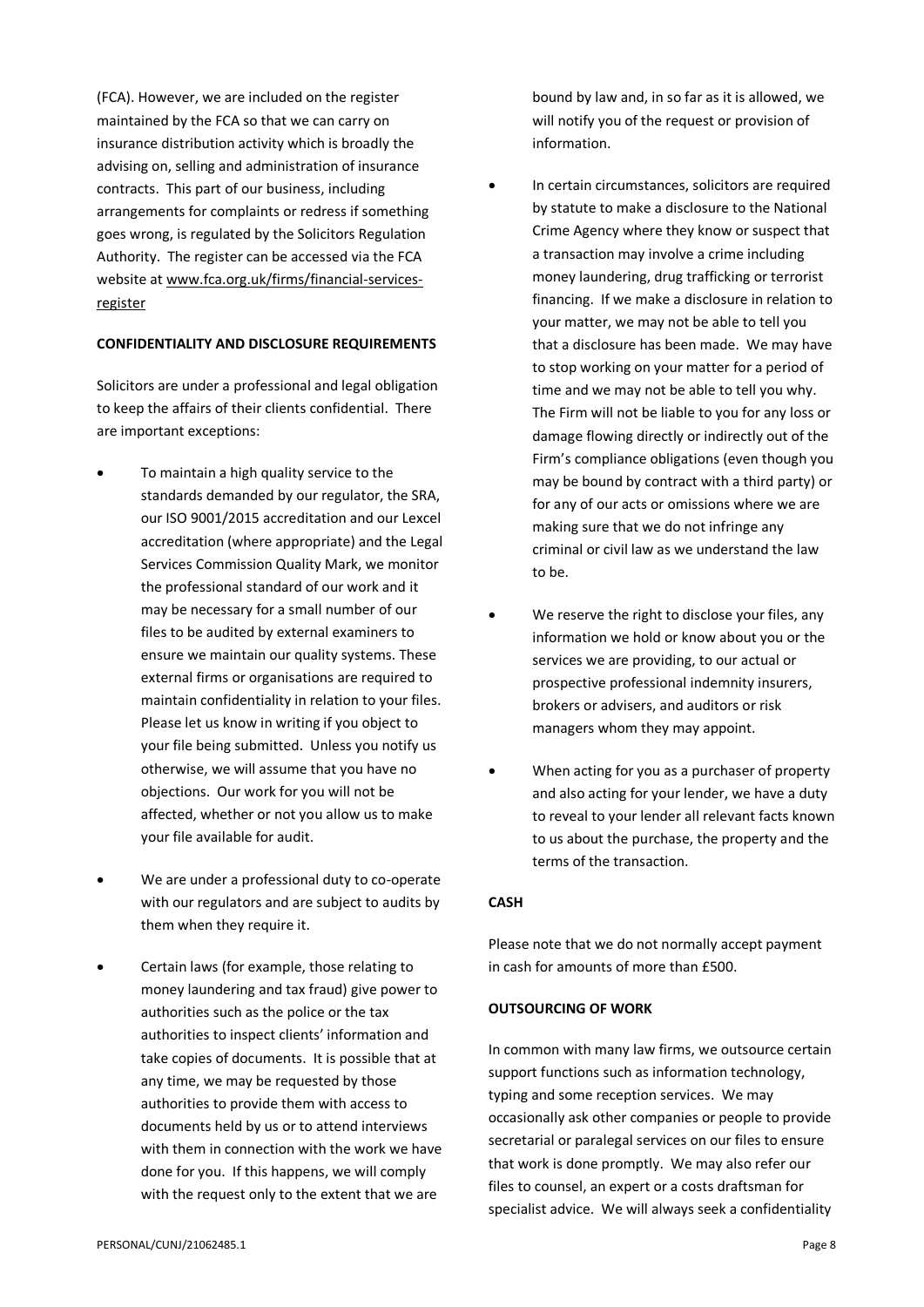agreement with these outsourced providers. If you do not want your file to be outsourced, please tell us as soon as possible.

# **DISTANCE SELLING**

This provision applies if you engage us to provide legal services without meeting us face to face. Under the Consumer Contracts (Information, Cancellation and Additional Charges) Regulations 2013 (the Regulations), you may have the right to cancel your contract with us, without charge, within 14 working days of the date on which your contract with us is made or (if later) the date on which you receive the engagement letter and these terms. However, if we start work with your consent within that period, we may charge you for the work we do if you then cancel your instructions.

If you wish to cancel the contract, you should give notice in writing to the person named in the engagement letter as being responsible for your work. You may give notice by post, fax or email to the address shown on the engagement letter.

The Regulations require us to inform and agree with you that our work for you is likely to take more than 30 days. Your agreement to these terms is your agreement for this purpose.

# **AGREEMENT TO COMMENCE WORK BEFORE THE END OF THE CANCELLATION PERIOD**

If you would like us to carry out the work for you more quickly than the 14 day cancellation period mentioned above would allow, then by signing these terms, you agree to the commencement of the performance of the contract for our services before the cancellation period has expired and will pay the fees which are either set out under "Fees" above or which will have been notified to you separately in our "client care" letter.

# **APPLICABLE LAW**

These Terms shall be governed by, and construed in accordance with, English law. The Courts of England shall have exclusive jurisdiction in relation to any claim, dispute or difference concerning these Terms and any matters arising from them. Each party irrevocably waives any right it may have to object to an action being brought in those Courts, to claim that the action has been brought in an inconvenient forum, or to claim that those Courts do not have jurisdiction. We do not advise on the law of jurisdictions other than England and Wales (which for these purposes includes the law of the European Union as applied in England and Wales).

# **CONFLICTS**

We take conflict issues seriously. Our conflict procedures help us fulfil our professional obligation not to act for one client in a matter where there is an actual (or significant risk of a) conflict with the interests of another client for whom we are already acting. We are not aware of any conflict of interest in acting for you; if we become aware of one, we shall inform you.

# **TERMINATION**

You may end your instructions to the Firm in writing at any time. The Firm is entitled to keep all of your papers and documents while charges and expenses remain unpaid. See "Lien" above.

The Firm may decide to stop acting for you only with good reason, e.g. if you do not pay a bill, there is a conflict of interest, you do not comply with a request for a payment on account of costs or disbursements, where there is a breakdown in confidence or where we are unable to obtain proper instructions. The Firm shall give you reasonable notice that it will stop acting for you.

If you or we decide that we should stop acting for you, you will pay our charges up until that point for the work we have done, even if the original agreement or understanding had been that we would only bill you on completion of the matter.

If we do have to stop acting for you we will explain your options for pursuing the matter, and will work with you to minimise disruption to your matter

#### **FORCE MAJEURE**

We will not accept any liability for any delay or failure to fulfil our obligations under these Terms as a result of causes beyond our reasonable control. Such causes include but are not limited to fire, floods, acts of God,